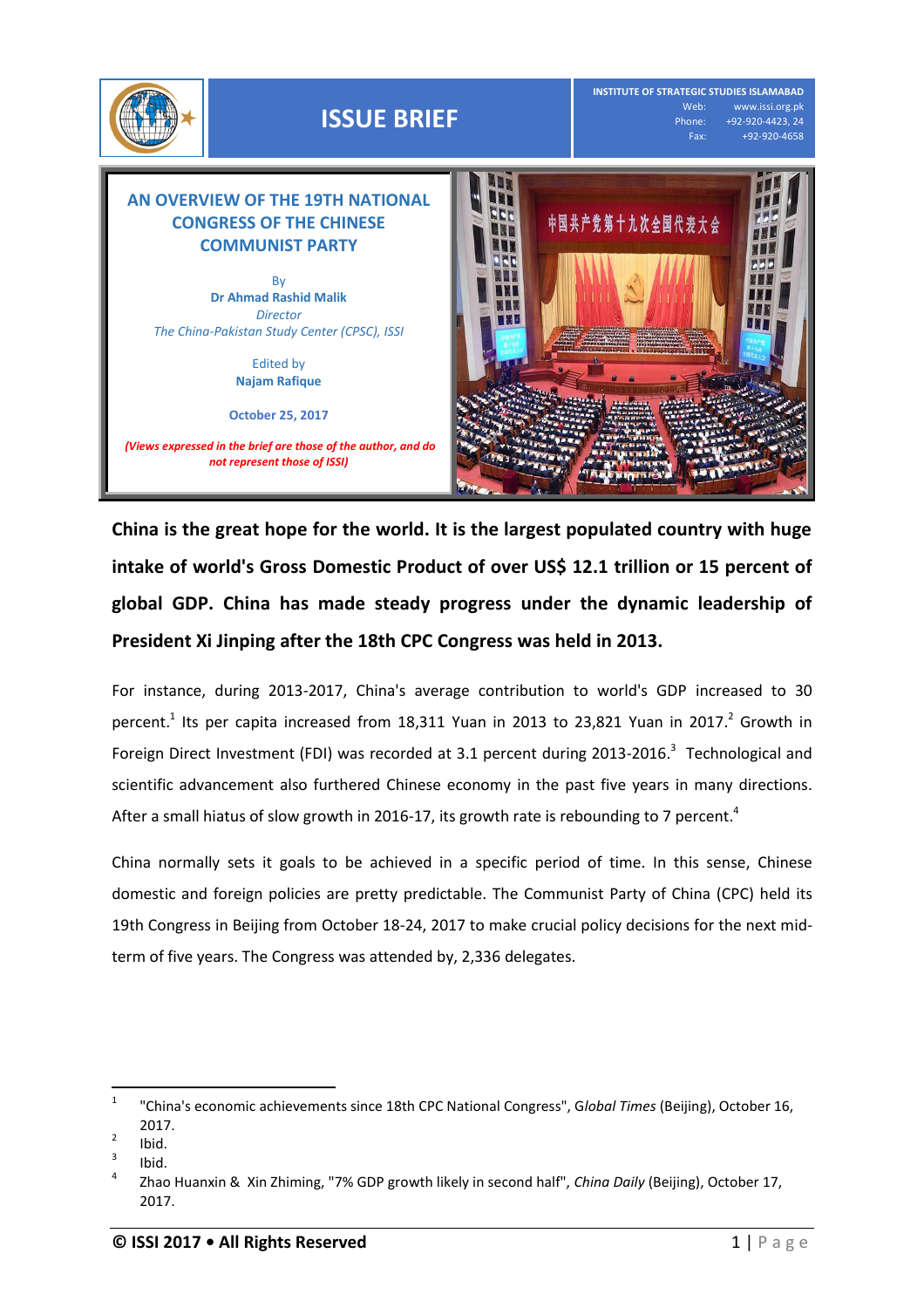President Xi has been emerging as the most powerful leader in Chinese history, next only to Chairman Mao Zedong and Deng Xiaoping and even more powerful than the latter.<sup>5</sup> His leadership charisma will stay for quite some time. He is a great follower of Mao and Deng and strictly adheres to Socialism with changing Chinese characteristics of time. As a globalist, he floated the idea of the Belt and Road connectivity. A new powerful China is emerging under his leadership. Following his revolutionary zeal and fervent policies, the CPC Politburo endorsed President Xi for the second term along with Premier Li to assume charge till 2022. President Xi's thoughts are now enshrined in the constitution of the Party. This is a symbol of the integrity of his thoughts and policies pursued in the past five years., and the highest regard of his thoughts as endorsed by the CPC at this national Congress.

# **Fundamental Truths**

The main points of President Xi's speech at the 19th Congress are as under: $^6$ 

### **1. Socialism**

China wants to continue with Socialism as its liberation philosophy in all spheres of life. Promotion of Chinese Socialism has been a top priority of the State in the past 68 years. Foremost is the sanctity of Chinese Socialism that has reached its climax in this new era. The first message given by President Xi in his speech at the 19th Congress was that the Party must adhere to its Socialist philosophy of Marxism-Leninist, Mao Zedong, and Deng Xiaoping in order to ensure peoples well-being in all circumstances under the changing circumstances along with conditions peculiar to China in the global era. The main task of Chinese Socialism is to try and bridge the gap between imbalance and un-equitable development and bring harmony among the people.

### **2. Economy**

Since 1978, the main objective of the Chinese economy is high growth rate and high quality development. Chinese firms must be made capable of doing international business and meeting the competition. The Government keeps improving the regulatory framework under prudent macro policy based upon global market capitalism. Over 1,500 reform measures were introduced during 2013-2017. <sup>7</sup> Over 60 million people were lifted out of poverty in the last five years. <sup>8</sup> This is an

 5 Choi Chi-yuk & Sidney Leng, "The ultimate honour: will Xi Jinping be elevated to the same status as Mao Zedong?", *South China Morning Post* (Hong Kong), October 23, 2017.

<sup>6</sup> Taken from Xinhua, "Highlights of Xi's report to 19th CPC National Congress", *Global Times* (Beijing), October 18, 2017.

<sup>7</sup> "Xi calls for decisive victory for the new era in report to CPC National Congress", Embassy of China, Islamabad, October 19, 2017.

<sup>8</sup> Ibid.